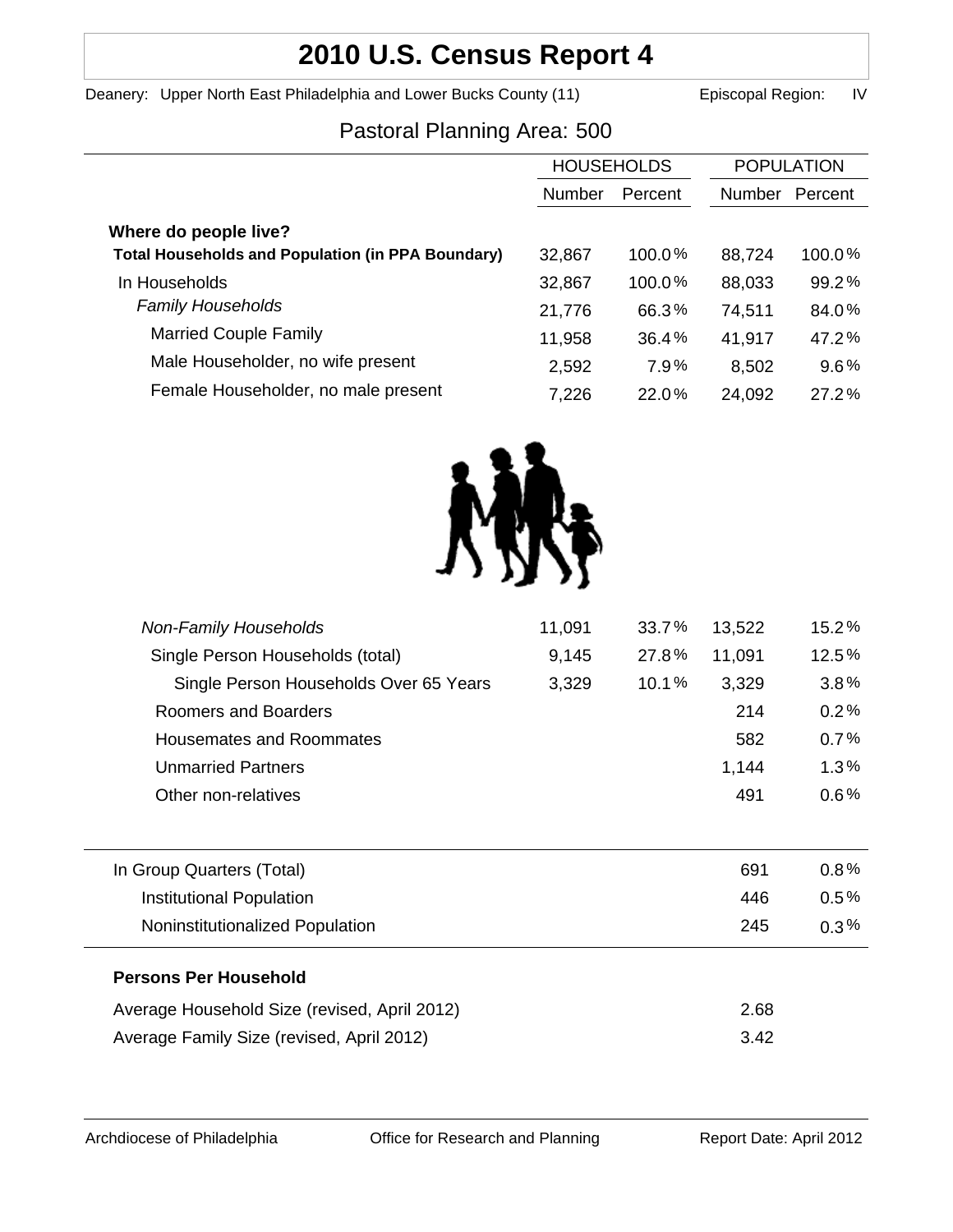# **2010 U.S. Census Report 4**

Deanery: Upper North East Philadelphia and Lower Bucks County (11) Episcopal Region: IV

# Pastoral Planning Area: 500

|                                                   |                | <b>POPULATION</b> |  |
|---------------------------------------------------|----------------|-------------------|--|
| <b>CHILDREN - UNDER AGE 18</b>                    | Number         | Percent           |  |
| Total Children - Under Age 18 (in PPA Boundary)   | 23,770         | 100.0%            |  |
| In Households                                     | 23,763         | 100.0%            |  |
| Householder or spouse is under 18                 | 13             | 0.1%              |  |
| With Related:                                     |                |                   |  |
| Married-Couple Family                             | 10,725         | 45.1%             |  |
| Male Householder, No Wife Present                 | 2,090          | 8.8%              |  |
| Female Householder, No Husband Present            | 7,565          | 31.8%             |  |
| <b>Other Related Householder</b>                  | 734            | 9.5%              |  |
| <b>With Non-Relatives</b>                         | 384            | 1.6%              |  |
| Grandparent Householder                           | 2,252          | 9.5%              |  |
| In Group Quarters                                 | $\overline{7}$ | 0.0%              |  |
| Institutionalized population                      | 1              | $0.0\%$           |  |
| Noninstitutionalized population                   | 6              | 0.0%              |  |
| <b>ADULTS - AGE 65 AND OLDER</b>                  |                |                   |  |
| Total Adults - Age 65 and Older (in PPA Boundary) | 9,923          | 100.0%            |  |
| In Households                                     | 9,483          | 95.6%             |  |
| Family Households:                                | 5,847          | 58.9%             |  |
| Is Householder or Spouse                          | 4,765          | 48.0%             |  |
| With Other Relative Householder                   | 282            | 2.8%              |  |
| With Non-Related Householder                      | 56             | $0.6\%$           |  |
| is Parent                                         | 612            | 6.2%              |  |
| is Parent-in-Law                                  | 133            | 1.3%              |  |
| In Non-family Households:                         | 3,636          | 36.6%             |  |
| Male Living Alone                                 | 1,028          | 10.4%             |  |
| Male not Living Alone                             | 86             | $0.9\%$           |  |
| Female Living Alone                               | 2,301          | 23.2%             |  |
| Female not Living Alone                           | 66             | 0.7%              |  |
| Other                                             | 154            | 1.6%              |  |
| In Group Quarters                                 | 441            | 4.4%              |  |
| Institutionalized population                      | 366            | 3.7%              |  |
| Noninstitutionalized population                   | 75             | 0.8%              |  |
| Housing Units in the Pastoral Planning Area       |                |                   |  |
| <b>Total Housing Units</b>                        | 35,186         | 100.0%            |  |
| Occupied                                          | 32,867         | 93.4%             |  |
| Owner-Occupied                                    | 22,085         | 62.8%             |  |
| Renter-Occupied                                   | 10,782         | 30.6%             |  |
| Vacant                                            | 2,319          | 6.6%              |  |
|                                                   |                |                   |  |